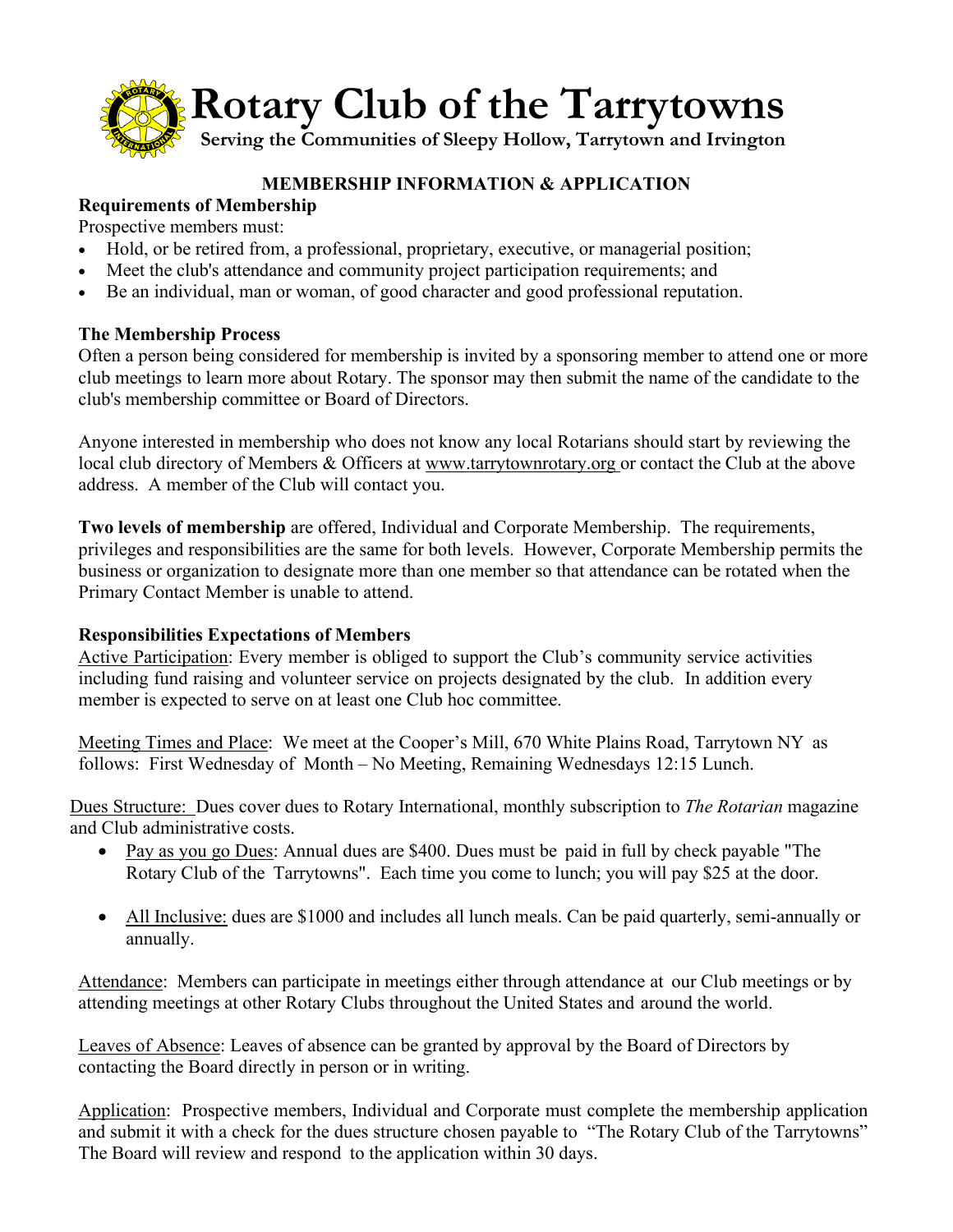

**Rotary Club of the Tarrytowns**

**Serving the Communities of Sleepy Hollow, Tarrytown and Irvington P.O. Box 2, Tarrytown, NY 10591**

#### **MEMBERSHIPAPPLICATION "Pay as you Go"**

Please complete and return by mail to the above address or personally to the Club Secretary or President with a *check in the amount of \$300 payable to "The Rotary Club of the Tarrytowns".*

**PERSONAL INFORMATION** *(To be completed for Individual Membership & Corporate Member's Primary Contact):*

| Name                                                                                   |                                                                                                                                                                                                                                | Nickname |                                                               |                                                                                                                                                                                                                                |                      |  |  |
|----------------------------------------------------------------------------------------|--------------------------------------------------------------------------------------------------------------------------------------------------------------------------------------------------------------------------------|----------|---------------------------------------------------------------|--------------------------------------------------------------------------------------------------------------------------------------------------------------------------------------------------------------------------------|----------------------|--|--|
|                                                                                        |                                                                                                                                                                                                                                |          |                                                               |                                                                                                                                                                                                                                |                      |  |  |
|                                                                                        |                                                                                                                                                                                                                                |          |                                                               |                                                                                                                                                                                                                                |                      |  |  |
| Cell Phone                                                                             |                                                                                                                                                                                                                                |          |                                                               |                                                                                                                                                                                                                                |                      |  |  |
|                                                                                        |                                                                                                                                                                                                                                |          |                                                               |                                                                                                                                                                                                                                |                      |  |  |
| <b>BUSINESS INFORMATION:</b>                                                           |                                                                                                                                                                                                                                |          |                                                               |                                                                                                                                                                                                                                |                      |  |  |
| Name of Company                                                                        |                                                                                                                                                                                                                                |          |                                                               |                                                                                                                                                                                                                                |                      |  |  |
| Address                                                                                |                                                                                                                                                                                                                                |          |                                                               |                                                                                                                                                                                                                                |                      |  |  |
| Position                                                                               |                                                                                                                                                                                                                                |          |                                                               |                                                                                                                                                                                                                                |                      |  |  |
|                                                                                        |                                                                                                                                                                                                                                |          |                                                               | Work Phone ext Fax Fax Work Email                                                                                                                                                                                              |                      |  |  |
|                                                                                        | $\frac{1}{2}$ Pager                                                                                                                                                                                                            |          |                                                               |                                                                                                                                                                                                                                |                      |  |  |
| <b>FAMILY INFORMATION:</b>                                                             |                                                                                                                                                                                                                                |          |                                                               |                                                                                                                                                                                                                                |                      |  |  |
|                                                                                        |                                                                                                                                                                                                                                |          |                                                               |                                                                                                                                                                                                                                |                      |  |  |
|                                                                                        |                                                                                                                                                                                                                                |          | Your Birthday (month/day) Spouse's Birthday Spouse's Birthday |                                                                                                                                                                                                                                |                      |  |  |
|                                                                                        |                                                                                                                                                                                                                                |          |                                                               |                                                                                                                                                                                                                                |                      |  |  |
|                                                                                        |                                                                                                                                                                                                                                |          |                                                               |                                                                                                                                                                                                                                |                      |  |  |
| my check for \$300.00 to cover Annual Dues is enclosed.<br><b>BILLING INFORMATION:</b> |                                                                                                                                                                                                                                |          |                                                               |                                                                                                                                                                                                                                |                      |  |  |
| Preferred Billing Address:                                                             |                                                                                                                                                                                                                                | Office   | Home                                                          |                                                                                                                                                                                                                                |                      |  |  |
| <b>ROTARY INFORMATION:</b><br>Sponsor's                                                | Name: Name and the state of the state of the state of the state of the state of the state of the state of the state of the state of the state of the state of the state of the state of the state of the state of the state of |          | Applicant's                                                   | Signature Signature Signature Signature Signature Signature Signature Signature Signature Signature Signature Signature Signature Signature Signature Signature Signature Signature Signature Signature Signature Signature Si | Date $\qquad \qquad$ |  |  |

*Please indicate on the back of this application information regarding any other Rotary Club affiliations including dates of membership, offices held, etc.*

 **I wish to apply for a CORPORATE MEMBERSHIP.** I have completed page 2 of the application.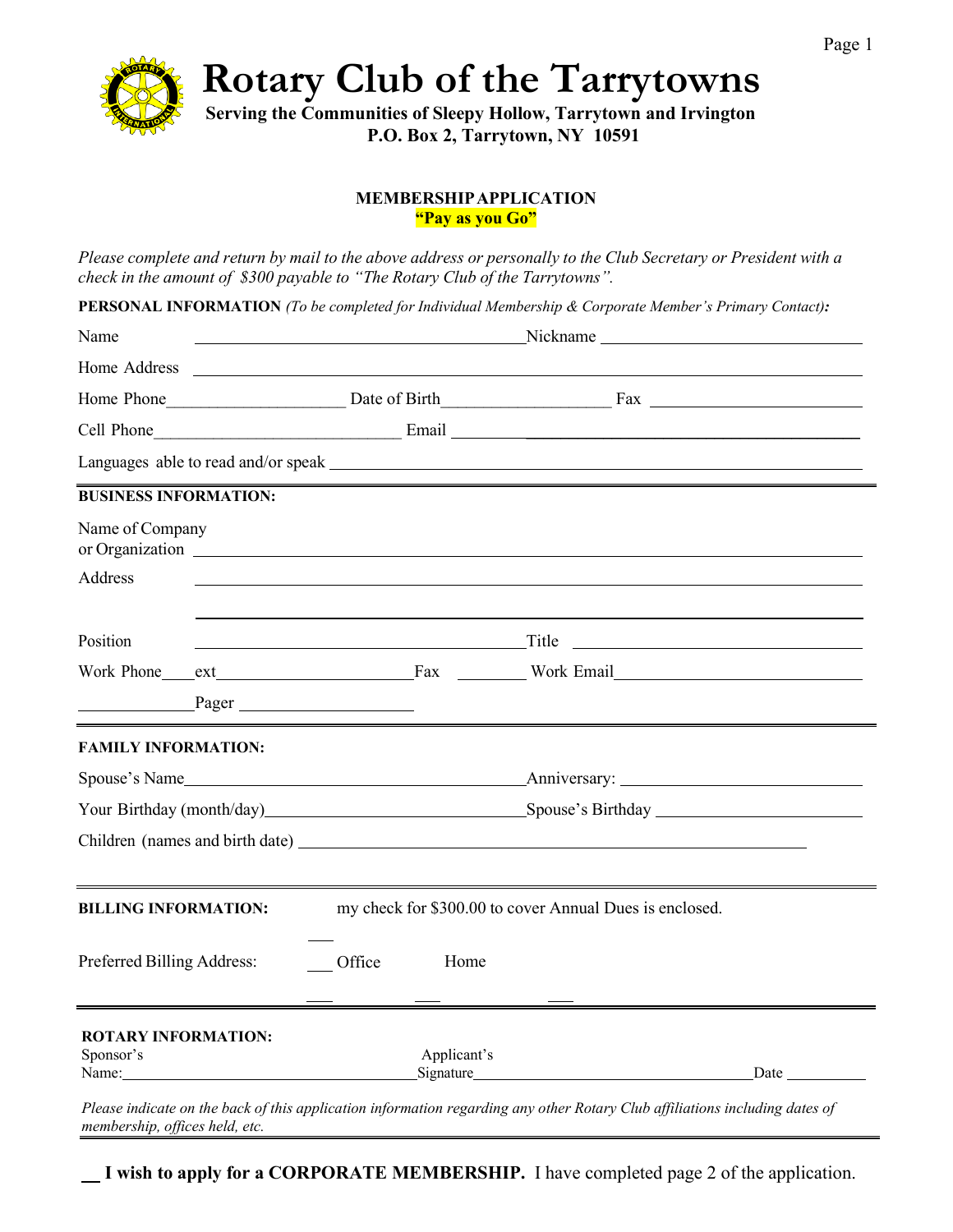

**Rotary Club of the Tarrytowns**

**Serving the Communities of Sleepy Hollow, Tarrytown and Irvington P.O. Box 2, Tarrytown, NY 10591**

#### **MEMBERSHIPAPPLICATION "All Inclusive"**

Please complete and return by mail to the above address or personally to the Club Secretary or President with a *check in the amount of \$1,000 (annual), \$500 (semi-annual) or \$250 (quarterly) payable to "The Rotary Club of the Tarrytowns".*

**PERSONAL INFORMATION** *(To be completed for Individual Membership & Corporate Member's Primary Contact):*

|                                                                                                                                                                                                                                |                | Nickname <u> Nickname</u>                                                                                                                                                                                                            |  |
|--------------------------------------------------------------------------------------------------------------------------------------------------------------------------------------------------------------------------------|----------------|--------------------------------------------------------------------------------------------------------------------------------------------------------------------------------------------------------------------------------------|--|
| Home Address                                                                                                                                                                                                                   |                |                                                                                                                                                                                                                                      |  |
|                                                                                                                                                                                                                                |                | <u>Fax and the set of the set of the set of the set of the set of the set of the set of the set of the set of the set of the set of the set of the set of the set of the set of the set of the set of the set of the set of the </u> |  |
|                                                                                                                                                                                                                                |                | <u>Email Communication of the Communication of the Communication of the Communication of the Communication of the Communication of the Communication of the Communication of the Communication of the Communication of the Commu</u> |  |
|                                                                                                                                                                                                                                |                |                                                                                                                                                                                                                                      |  |
| <b>BUSINESS INFORMATION:</b>                                                                                                                                                                                                   |                | <u> 1989 - Johann Stoff, amerikansk politiker (* 1908)</u>                                                                                                                                                                           |  |
| Name of Company                                                                                                                                                                                                                |                |                                                                                                                                                                                                                                      |  |
|                                                                                                                                                                                                                                |                |                                                                                                                                                                                                                                      |  |
|                                                                                                                                                                                                                                |                |                                                                                                                                                                                                                                      |  |
|                                                                                                                                                                                                                                |                | <u> 1989 - Johann Barn, fransk politik (</u>                                                                                                                                                                                         |  |
|                                                                                                                                                                                                                                |                | Work Phone ext Fax Work Email                                                                                                                                                                                                        |  |
|                                                                                                                                                                                                                                |                |                                                                                                                                                                                                                                      |  |
| <b>FAMILY INFORMATION:</b>                                                                                                                                                                                                     |                |                                                                                                                                                                                                                                      |  |
|                                                                                                                                                                                                                                |                |                                                                                                                                                                                                                                      |  |
| Your Birthday (month/day) Spouse's Birthday Spouse's Birthday Spouse's Birthday Spouse is Birthday Spouse in the Spouse of Birthday Spouse is Birthday Spouse in the Spouse of Birthday Spouse is a spouse in the Spouse of Bi |                |                                                                                                                                                                                                                                      |  |
|                                                                                                                                                                                                                                |                |                                                                                                                                                                                                                                      |  |
| <b>BILLING INFORMATION:</b>                                                                                                                                                                                                    |                | my check for \$ to cover dues payment schedule chosen                                                                                                                                                                                |  |
| Preferred Billing Address:                                                                                                                                                                                                     | Office<br>Home |                                                                                                                                                                                                                                      |  |
|                                                                                                                                                                                                                                |                | I wish to apply for a CORPORATE MEMBERSHIP. I have completed page 2 of the application.                                                                                                                                              |  |
| <b>ROTARY INFORMATION:</b>                                                                                                                                                                                                     |                |                                                                                                                                                                                                                                      |  |
|                                                                                                                                                                                                                                |                | <u> 1989 - Jan Barnett, fransk politik (d. 1989)</u><br><u> 1980 - Johann Barn, fransk politik amerikansk politik (d. 1980)</u><br>Title<br>Pager<br>Spouse's Name<br>Applicant's                                                    |  |

*Please indicate on the back of this application information regarding any other Rotary Club affiliations including dates of membership, offices held, etc.*